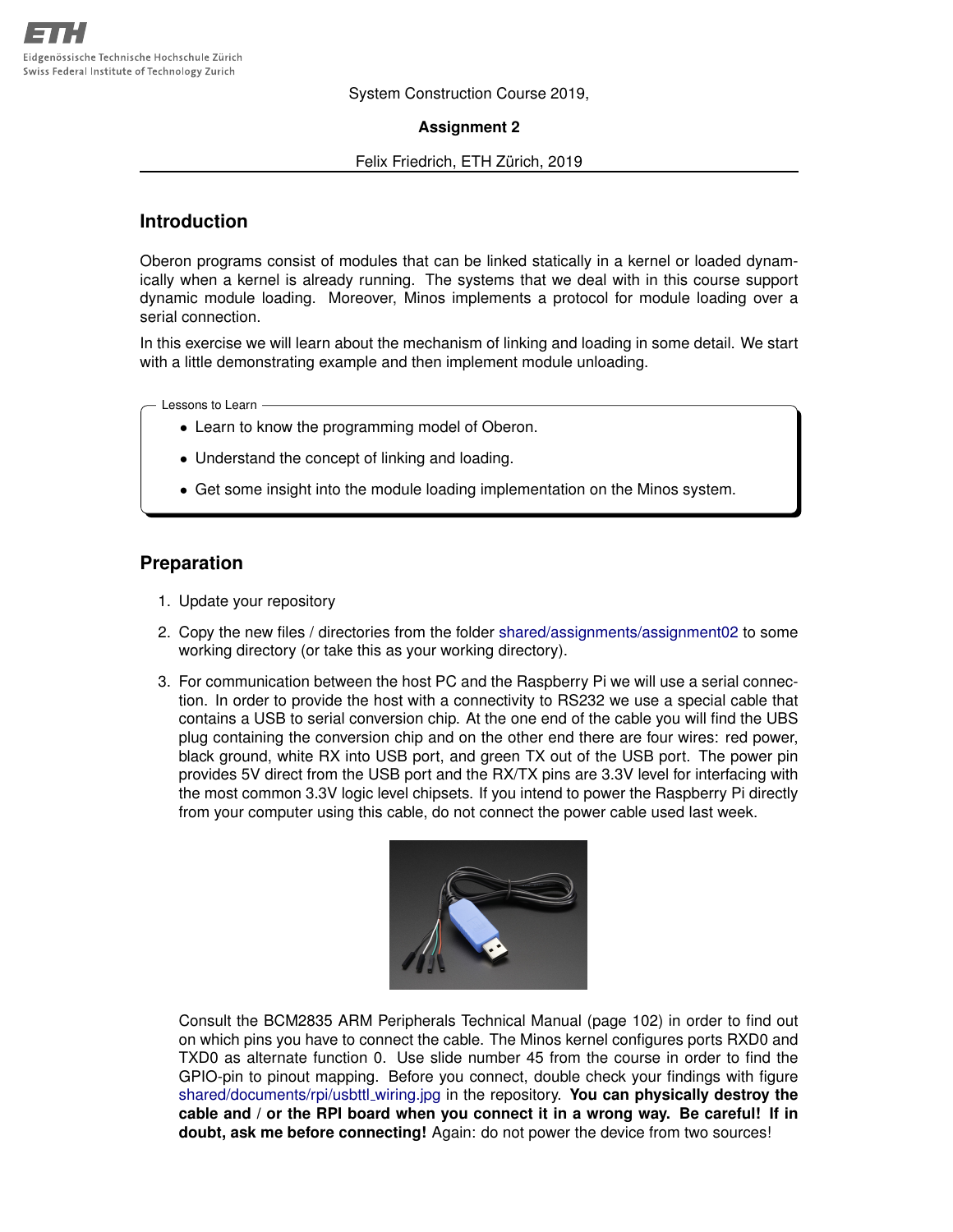*System Construction Course 2019, 2* 2

## **1 Introductory example**

### **Preparation**

- 1. The tools required to build a Minos kernel are statically linked into the Oberon command line kernel (Windows: oberon.exe or oberon32.exe; Linux: oberon or oberon32).
- 2. Compile and link the Minos kernel using the command

```
./oberon execute MakeMinos.txt
```
The steps contained (that can also be executed one by one in the oberon shell) are the following:

(a) Compile all modules of the Minos kernel, creating particularly compact and simple object files in a special format suited for Minos, as discussed in the lecture.

**Compiler.Compile** −**p=Minos Minos/RPI.Platform.Mod Minos/ARM.FPE64.Mod Minos/ARM.Builtins.Mod Minos/Heaps.Mod Minos/RPI.UartMin.Mos Minos/RPI.Kernel.Mod Minos/Utils.Mod Minos/Strings.Mod Minos/Device.Mod Minos/RPI.Uart.Mod Minos/Log.Mod Minos/SerialLog.Mod Minos/OFS.Mod Minos/OFSRamVolumes.Mod Minos/Tools.Mod Minos/Modules.Mod Minos/Minos.Mod Minos/Out.Mod Minos/In.Mod**

(b) In order to generate a runnable kernel some initial code has to be prepared that is executed before the kernel module bodies can run. Effectively this code sets up the initial stack and copies the kernel from address **0x8000** to address **0x108000** and jumps to the starting address of the kernel. The initial code is compiled and linked using the following commands.

```
Compiler.Compile −p=ARM Minos/RPI.MinimalInit.Mod
Linker.Link −p=RPI −−fileName=minimalinit.img MinimalInit
```
(c) The prelinked initial code and the Minos modules are now linked together using a linker targeted towards the Minos object file format and runtime system

**MinosLinker.Link minimalinit.img 108000H kernel.img OFSRamVolumes SerialLog Minos**

- 3. Store the kernel on the micro SD card.
- 4. **For windows users:** With the physical connections being established, execute on the Host PC the commands **V24.Scan** folled by **Serials.Show**. Oberserving the log should make it possible to identify the COM port where the board is connected.

**For linux users:** With the physical connections being established, it is required that you map the associated file (usually **/dev/ttyUSB0**) to a COM port number (e.g. 5) within A2 using the command **V24.Map 5 /dev/ttyUSB0**. If this does not work directly, then please consult section [A](#page-2-0) in the appendix below.. Also, often problems result from privilege problems.

- 5. Open a connection from the oberon shell with the command Zeus.Connect <portNumber><sup>[1](#page-1-0)</sup> where <portNumber> has to be replaced by the respective COM-port number.
- 6. Check that the connection works by issuing a command to Minos: Execute **Zeus.Cmd Minos.ShowModules**.

<span id="page-1-0"></span><sup>&</sup>lt;sup>1</sup> In Greek Mythology, Minos is one of the sons of Zeus, the king of all gods. No other host name would be more appropriate in view of the fact that the host (Zeus) can send commands to the client (Minos).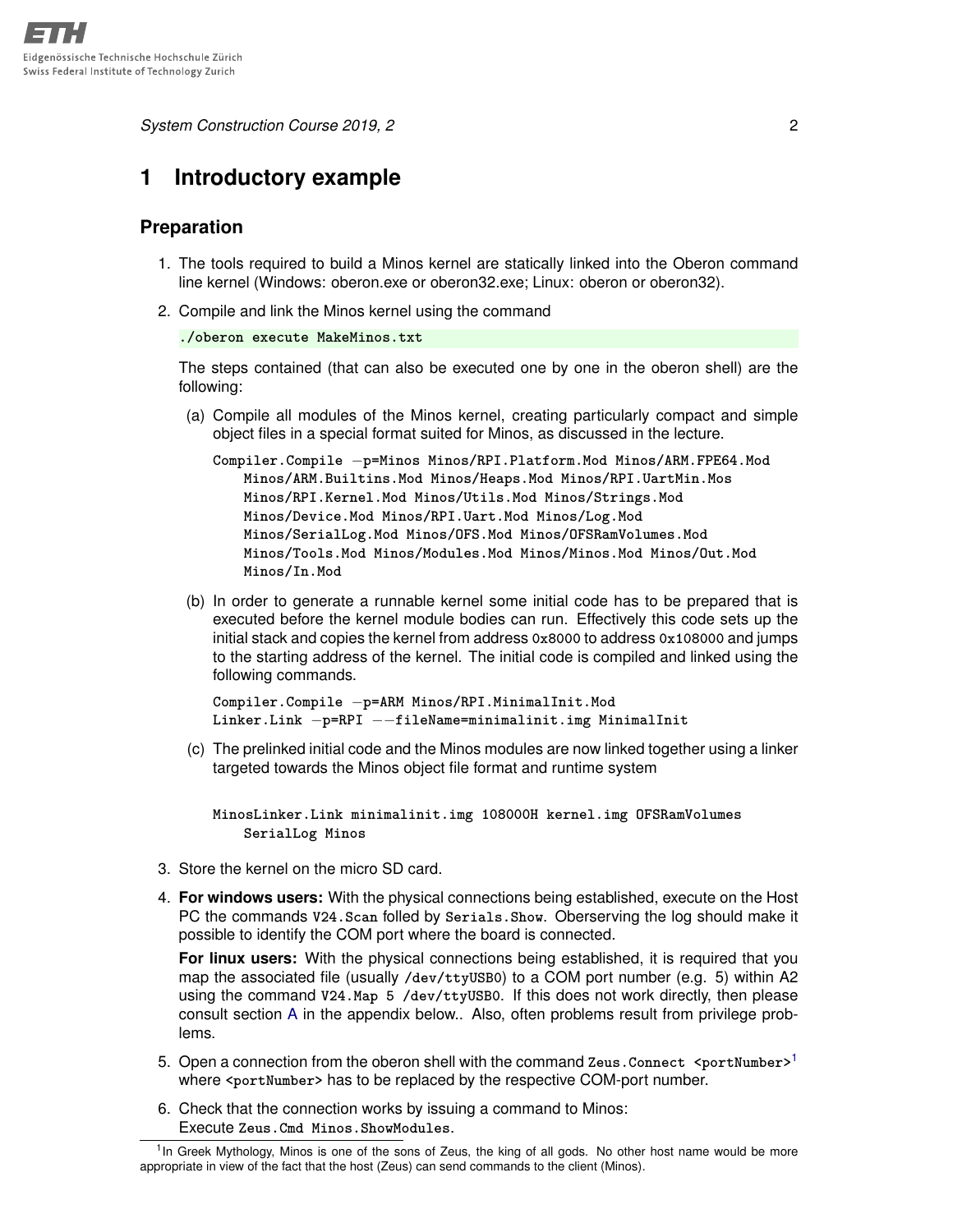**System Construction Course 2019, 2** 3

#### **Tasks**

(a) Create a new Oberon module called **Hello.Mod** and write a simple "Hello World" program, i.e. a program that prints "Hello World". Do not link this module to the Minos kernel image, but download and link it dynamically at runtime. You can use the procedure **Out.String("...")** to print a string. Use **Out.Ln()** for a newline character.

Compile the module with

```
Compiler.Compile −p=Minos Hello.Mod
```
Execute your code using **Zeus.Cmd Hello.World**

(b) Write a little program to blink the onboard LED. Consult module [shared/assignments/as](https://svn.inf.ethz.ch/svn/lecturers/vorlesungen/trunk/syscon/2019/shared/assignments/assignment02/Minos/RPI.Platform.Mod)[signment02/Minos/RPI.Platform.Mod](https://svn.inf.ethz.ch/svn/lecturers/vorlesungen/trunk/syscon/2019/shared/assignments/assignment02/Minos/RPI.Platform.Mod) (procedure **LED**) in order to access the onboard LED.

## **2 Module unloading**

Your Minos has no built-in mechanism to unload a module yet. Your task is to add this to Minos.

### **Tasks**

Implement (complete the implementation of) procedure **Unload(CONST name: ARRAY OF CHAR)** in module **Modules** to unload a currently loaded module from the system. Make sure a module is only unloaded if no other module imports it. Do not forget to adjust the reference counters of modules that are imported by the unloaded module. Please ignore the fact that memory cannot be de-allocated.

Remark: The variable root in module [Modules.Mod](https://svn.inf.ethz.ch/svn/lecturers/vorlesungen/trunk/syscon/2019/shared/assignments/assignment02/Minos/Modules.Mod) contains the root of a linked list of all currently loaded modules. You will find that currently the data structure **Modules.Module** is not prepared for keeping track of imported modules. However, changing the actual interface of the type **Modules.Module** would require a change of the linker. (Why?) Develop an alternative. You will find a hint in the file [Modules.Mod.](https://svn.inf.ethz.ch/svn/lecturers/vorlesungen/trunk/syscon/2019/shared/assignments/assignment02/Minos/Modules.Mod) In general, in order to give some hints there are comments starting with **STUDENT** in the source code that guide you where you need to amend or modify the source code.

Check that your module unloading works properly by calling the (already prepared) command

**Minos.Unload <moduleName>**

in module [Minos.Mod.](https://svn.inf.ethz.ch/svn/lecturers/vorlesungen/trunk/syscon/2019/shared/assignments/assignment02/Minos/Minos.Mod) .

# <span id="page-2-0"></span>**A Using the USB-to-Serial Cable in Linux**

Having plugged in the Usb-/Serial cable, access to the serial connection may be immediately available via **/dev/ttyUSB0** (or some port different from 0). Using a terminal application such as minicom or putty, try to connect to the client board: when resetting the board (power off/on), you should see some text on the terminal. If this does not immediately work try the following.

```
$ lsusb
Bus 002 Device 002: ID 090c:37a2 Silicon Motion, Inc. − Taiwan
Bus 005 Device 002: ID 067b:2303 Prolific Technology, Inc. PL2303 Serial Port
Bus 001 Device 001: ID 1d6b:0002 Linux Foundation 2.0 root hub
Bus 002 Device 001: ID 1d6b:0002 Linux Foundation 2.0 root hub
```